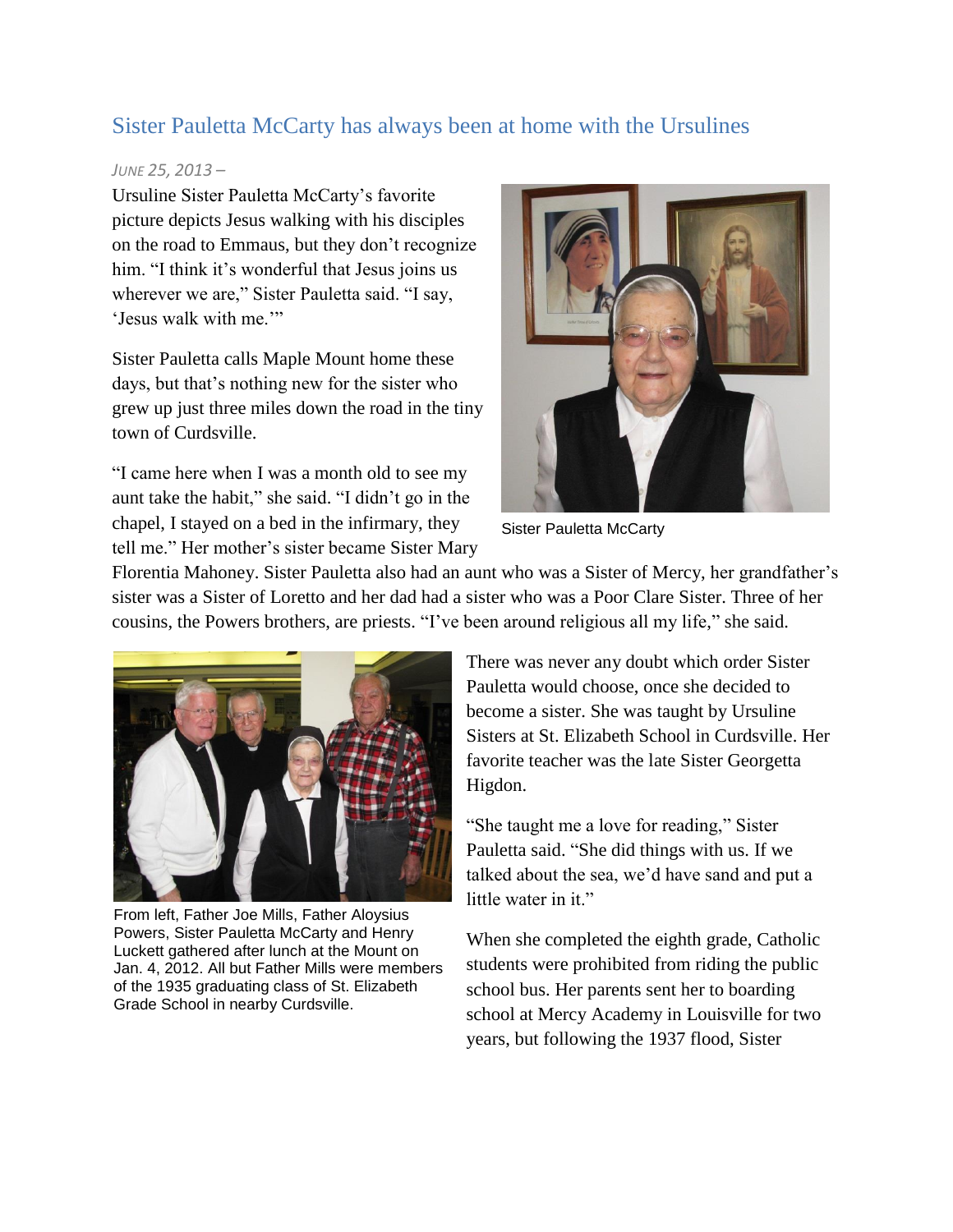Pauletta was very homesick and returned to spend her final two years at Mount Saint Joseph Academy. She graduated in 1939, making her the oldest living graduate of the Academy among the sisters.

She did not join the convent immediately upon graduation, taking two years before entering in 1941, one of 12 novices that year. This is her 71st year as an Ursuline Sister. "I just felt the call," she said. "I liked what the Ursuline Sisters were doing and I wanted to be a part of it."

She was born Helen Marie McCarty, the third oldest of eight children, but the community already had a Sister Helen Marie. Her grandmother recommended mixing her father's name, Paul, and her mother's, Nettie Rose, to make Pauletta. Because the Mount had always been home to her, in the ensuing years, she took it upon herself to make new novices feel welcome. "I wanted them to love it as I did," she said.

Sister Pauletta was a teacher for 36 years, serving in seven Kentucky cities, the St. Louis suburbs and in Nebraska. She loved teaching sixth grade the best.

"They were neither babies nor grownups," she said. "They understood what you were talking about." The longest place she ministered was Blessed Mother School in Owensboro, Ky., where she taught under her favorite principal, the late Sister Mary Damien Abell. "She recognized you. She was so very helpful," Sister Pauletta said.

Sister George Mary Hagan lived with Sister Pauletta and taught with her those seven years at Blessed Mother.

"Sister Pauletta is a loving, caring, kind and especially prayerful person," Sister George Mary said. "She always has a ready smile for all. A wonderful teacher, she loved all of her students, retaining friendships throughout the



From left, Heather McCarty, Family Resource Center coordinator at West Louisville Elementary School; Father Mark Buckner, pastor of St. Mary Magdalene Church; Sister Pauletta; Debi Hopkins, pastoral associate at St. Mary Magdalene; Ursuline Sister Mary Sheila Higdon; and Brother Kenny Stone, pastor of Pleasant Grove Baptist Church pose for a picture at the school. They represent the main groups that have contributed financially and/or manually to the Weekend Feeding Project that seeks to send nutritious food home on the weekend for qualified students at the school.

years and still encouraging them on life's journey. I consider her a dear friend who has also mentored me much in life."

Sister Pauletta's most memorable year was when she taught at St. Bartholomew in the Louisville suburb of Buechel. She had 60 students, and taught in a temporary classroom. "I had 30 boys and 30 girls," she said. "I had to have a swivel chair, I couldn't get between the aisles."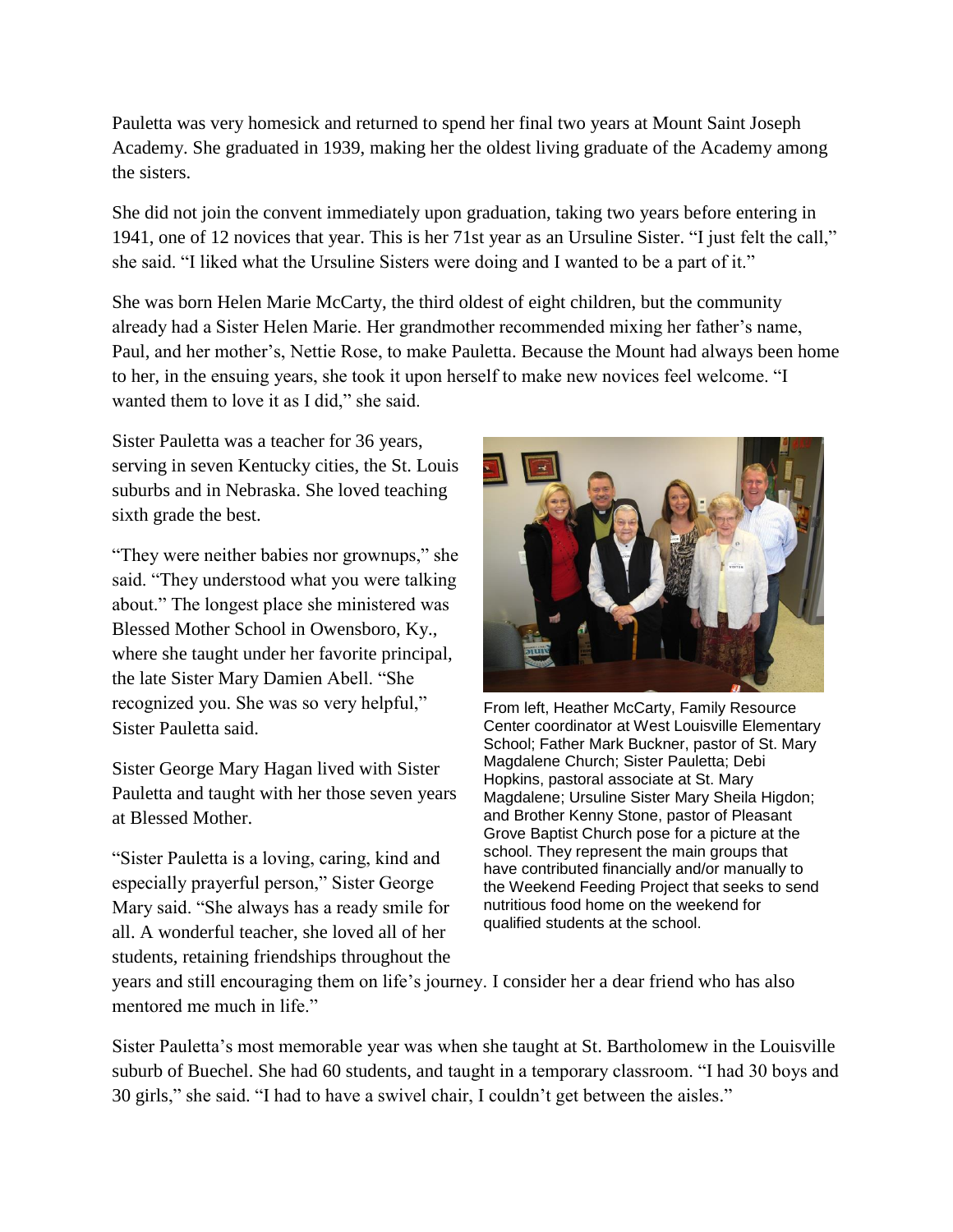One of her students she's most proud of is Sister Ann McGrew, who she taught in the eighth grade at St. Paul School in Leitchfield, Ky. "It made me feel pretty good that one of my students joined the convent," Sister Pauletta said.

"Sister Pauletta was very interested in the individual student," said Sister Ann, who is now director of the Mount Saint Joseph Conference and Retreat Center. "She went out of her way to make sure we understood the subject matter. She taught the student more than the subject."

One of Sister Ann's fondest memories reflects Sister Pauletta's kindness. "When I finished the eighth grade, we had a ceremony on Sunday," Sister Ann said. "My father died on Tuesday. Sister Pauletta wrote me a card expressing her sympathy and assuring me of her prayers. That meant so much to my family. She was such a caring person."

Sister Pauletta left teaching in 1976 to become assistant local superior and director of transportation at the Motherhouse. "I made doctor appointments for the sisters, and I took them on their shopping trips," she said. Being transportation director was a little simpler than it is now. "We only had five cars," she said.

In 1981, she began in parish ministry, first at Precious Blood Parish in Owensboro. She visited shut-ins and people in nursing homes, taking them Communion. "I liked that very much," she said. In 1986 she spent the next three years at the parish center in Greenville, Ky., with the late Sister Jean Claire Ballard. "We did everything but preach," Sister Pauletta said.

Sister George Mary said those years were enriching for Sister Pauletta. "She has a great charism for the sick, comforting them and praying with them."



Sister Pauletta, center, is joined by Sister Marie Goretti Browning, left, and Sister Naomi Aull in helping to stuff letters for the 2011 Easter mailing. The mailing urges friends of the Ursuline Sisters to send their prayer requests.

Sister Pauletta tutored high school students in Hardinsburg, Ky., from 1989-92, but decided it was time to end her teaching career. From 1992-98, she served as the sacristan at the Motherhouse.

"I feel very much at home in the sacristy," she said. "I had to light candles recently and some of the sisters said, 'It sure does look natural to see you in the sacristy.'"

Sister Pauletta retired in 1998, but from 2005-2010, she was the daily annalist for the community, writing down the significant events of the day for the archives, something that has